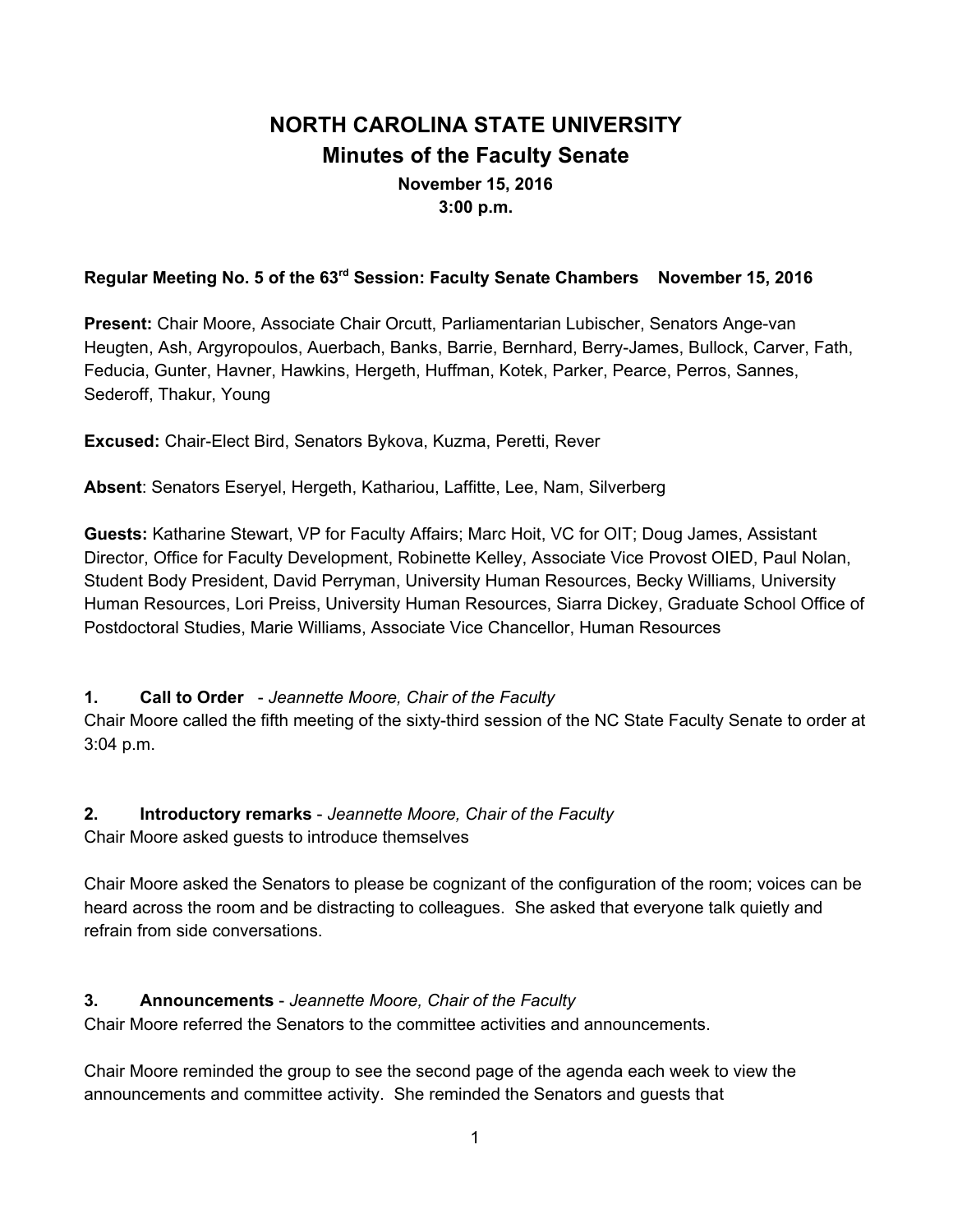NC State will celebrate "5 Years of Google" on Wed, Nov. 30 from 12:30 p.m. to 4 p.m. in the Talley Piedmont Mountains Ballroom. The keynote speaker is Jonathan Rochelle, director of Google Product Management. The event will also feature engaging "lightning talks," various information booths, a video demo slam contest, and prizes. Register at go.ncsu.edu/5yearsofGoogle.

Chair Moore then read an announcement from the Division of Academic and Student Affairs regarding the Leadership and Program review session. She stated, "If you are interested in being involved in the review of DASA, that will be 1:00 p.m. a week from today, on Tuesday, November 22<sup>nd</sup> in Talley Student Union Coastal Ballroom."

# **4. Approval of the Minutes, Regular Meeting No.4 of the 63rd Session, October 18, 2016** *Darby Orcutt, Associate Chair of the Faculty*

With no opposition or changes, a motion to approve the minutes as submitted was made, seconded, and passed unanimously.

# **5. Provost's Remarks and Q/A -** *Katharine Stewart for Warwick Arden, Executive Vice Chancellor and Provost*

#### Dr. Stewart brought greetings from the Provost.

She stated that she is bringing two topics from the Provost; the first related to an email that the Provost sent last week to all faculty about resources that were available to students, faculty and staff regarding the election outcome. She continued, "The Provost has received feedback from a few faculty. The feedback has been split about 50/50; half were supportive of the email he sent, sharing those resources, and half expressed concern or had criticism regarding those resources." She stated that the Provost wanted her to share just a little bit more about his decision to share those and what was contained in the email, in case you're hearing from your constituents within your colleges and so you would know a little bit more about it.

Dr. Stewart continued by saying that the Counseling and other resources that were shared in that email were planned prior to the election, and were planned for the availability for students, faculty and staff, regardless of the outcome of the election. There were some messages that expressed a sense that perhaps those resources were created after the election, but in fact, they had been planned prior to the election. She stated that the Provost felt this was important for everyone to understand, that it was not done in a partisan way, but done to support students, faculty and staff regardless of their concerns or issues after the election.

She said one of the things the Provost also wanted to share was that he and the Chancellor have a commitment to supporting students, regardless of the reason for their need. She relayed the statement that the Provost made to her; "The Chancellor and I do not have a litmus test for the reason that students seek counseling; we provide that counseling to them without a litmus test for that reason." She continued by saying that the Provost also asked her to share that the Counseling Service has been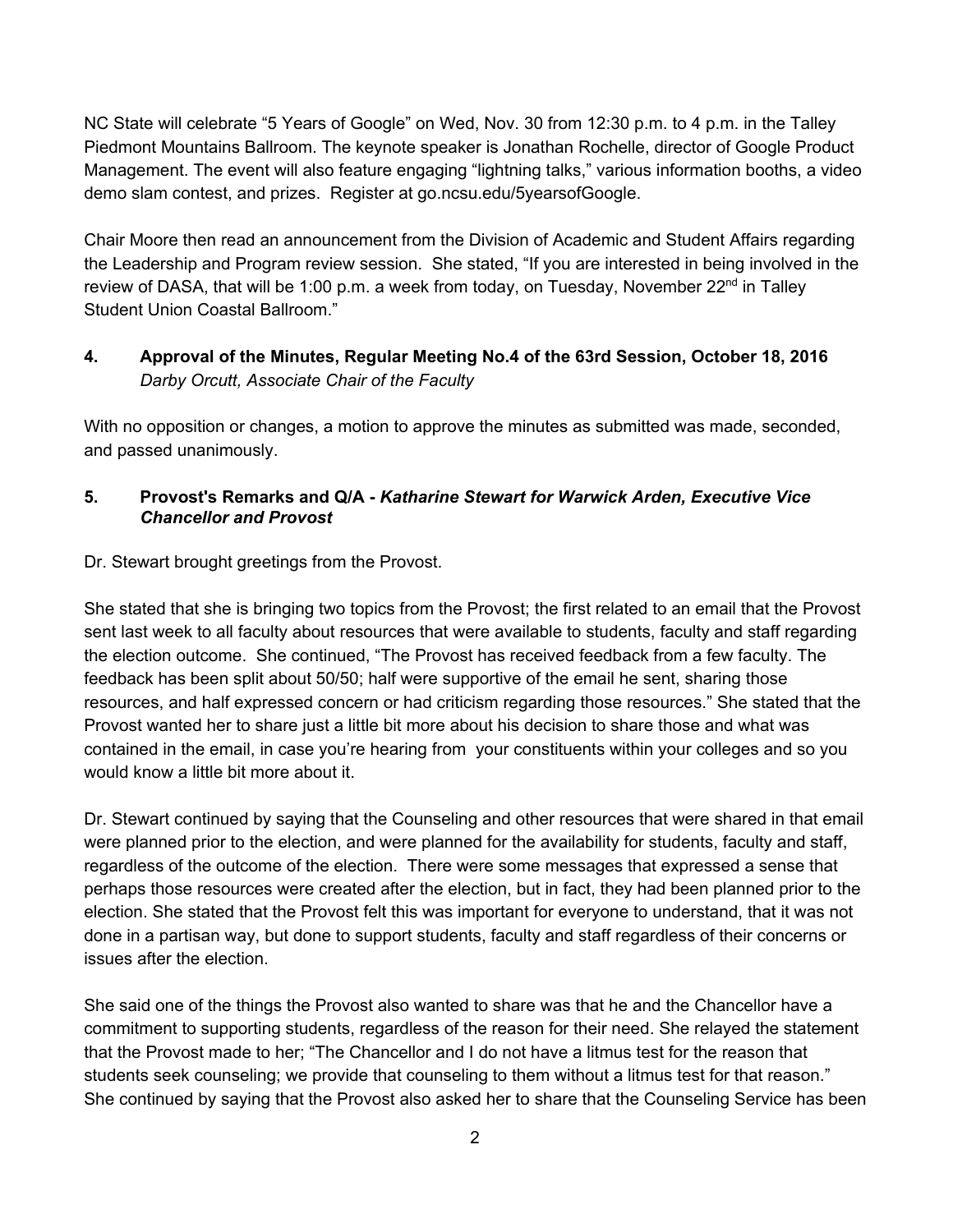overloaded since the election and in fact, we have had several students admitted for inpatient care since the election as well.

Dr. Stewart said that the Provost wanted to reiterate that the sharing of these resources will continue for students, faculty or staff who need it, and they will be supporting students irrespective of where they fall on the political spectrum. She continued, "The election was contentious, the election raised a lot of tension for a lot of people, and a lot of our students voted for the very first time and felt very strongly about it." She stated that with that, the Provost feels that this is appropriate.

Additionally, she stated that in his email, the Provost asked the faculty to be aware of the value of encouraging respectful dialogue in their classes or in conversations with students, feeling that needed an emphasis because of reports that the Provost's office has been receiving of incidents of students being fairly disrespectful to one another in both directions. She pointed out that blame was not being placed on either particular viewpoint, but this is about respectful and civil conversation. The Provost's message is that the campus is a place for students to learn a way to engage in disagreement in a respectful civil way, and that it is a place to listen to differing views and he encourages faculty to think about how they might promote that in their classrooms wherever appropriate and possible.

The second topic raised by Dr. Stewart, speaking for the Provost, is that there have been some questions and requests from the Senate to talk about faculty numbers; specifically, the number of tenure track faculty and non-tenure track faculty and how those have changed over time. Duane Larick and Marjorie Overton will bring much more detailed information to the Senate in two weeks. The Provost asked Dr. Stewart to share that they've got the preliminary data. The gains in tenure track faculty since 2010, as he reported, is approximately 40 folks and that looks to be what she has found. There have been significant gains in the last year and the Provost's office wants to make sure they are reporting those accurately and are separating out individuals who are identified as administrators versus individuals who are fully faculty. Those data will be presented in two weeks.

# **Questions**

*Senator Berry James* wondered if anyone was keeping track of some the challenges that the University is experiencing on campus before and after the election. She relayed a story about a distraught student. She wanted to know when the faculty would be informed regarding the scope of the issues and problems.

Dr. Stewart responded that she is not aware when those data might be shared but the proper group to hear these concerns is likely DASA and the Bias Incidence Response Team (BIRT). She encouraged the Senator to reach out to these groups. She continued that the information is being steadily relayed to the Provost and Chancellor but she is not aware of what type of summary information is being put together. Dr. Stewart stated that she would communicate to the Provost that the Faculty Senate would like to hear the data.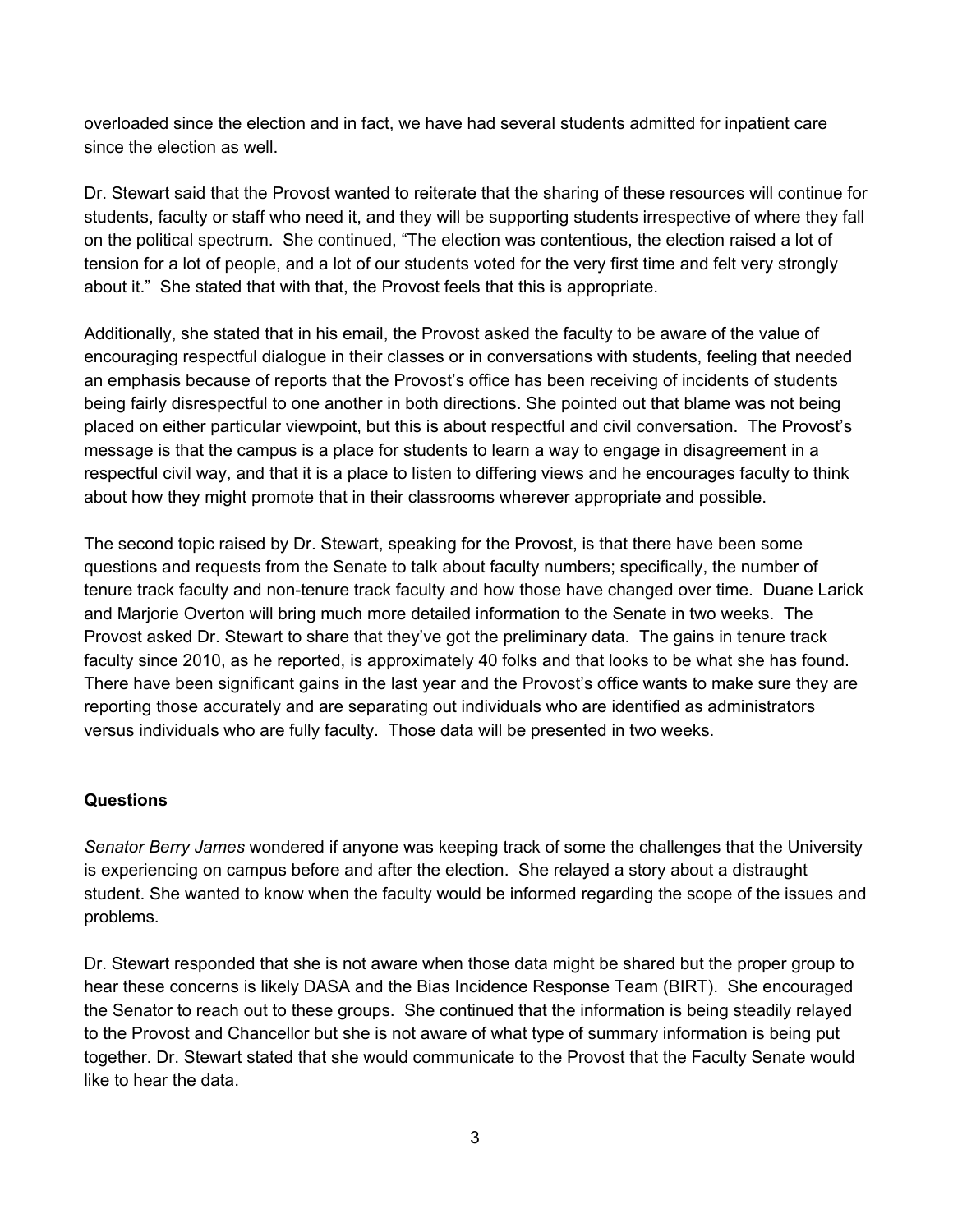#### **6. Changes in the Federal FLSA (Fair Labor Standards Act)** *Marie Williams, Associate Vice Chancellor for Human Resources and Members of the Human Resources Staff*

Associate Vice Chancellor for Human Resources, Marie Williams, and members of the Human Resources staff presented updates and important information regarding changes in the Fair Labor Standards Act as it relates to Post-Docs, Graduate Students, Staff, Student Workers, or Temporary Employees and how it will affect all of these groups.

Dr. Williams brought greetings to the Faculty Senate and introduced herself and shared a bit about her background prior to joining NC State on July 1, 2016. She shared that she has met with many units across campus to learn some of the things Human Resources does well and also those things that need to be improved. She spoke briefly about recruiting and retaining initiatives that are being explored and discussed and other programs and pilots that Human Resources will be rolling out within the next year; i.e., an online training module and online timekeeping capabilities.

David Perryman, Assistant Director - Talent Solutions, Human Resources presented the FLSA Overtime Rule information to the Faculty Senate. He pointed out that effective December 1, 2016, the US Department of Labor has increased the minimum salary threshold for exemption and that there were a good number of Post-Docs, Graduate Students, Staff, Student Workers, or Temporary Employees on our campus that will be affected. He stated that this is a huge change and communication was essential.

The presentation continued with other members of the Human Resources team relaying an in-depth summary and explanation of the changes that would potentially affect members of our campus community.

This information can be accessed at the following website: <https://hr.ncsu.edu/flsa/>

Additionally, anyone with questions regarding the FLSA changes can contact members of the Human Resources team; David Perryman, Lori Preiss, Becky Williams and Siarra Dickey.

# **Questions**

*Senator Carver asked if she gets to decide whether the time worked is comp time or overtime.*

Response: This differentiation really depends on the college. Some colleges will opt to pay out on a monthly basis but others use comp time to "burn off." Typically, the default should be to award comp time in order to avoid impacting the fiscal state of the college, but it is a decision that should be made at the individual college level.

The HR team also pointed out that employees have 12 months to use the comp time before it has to be paid out and that you are required to use comp time before taking annual leave time.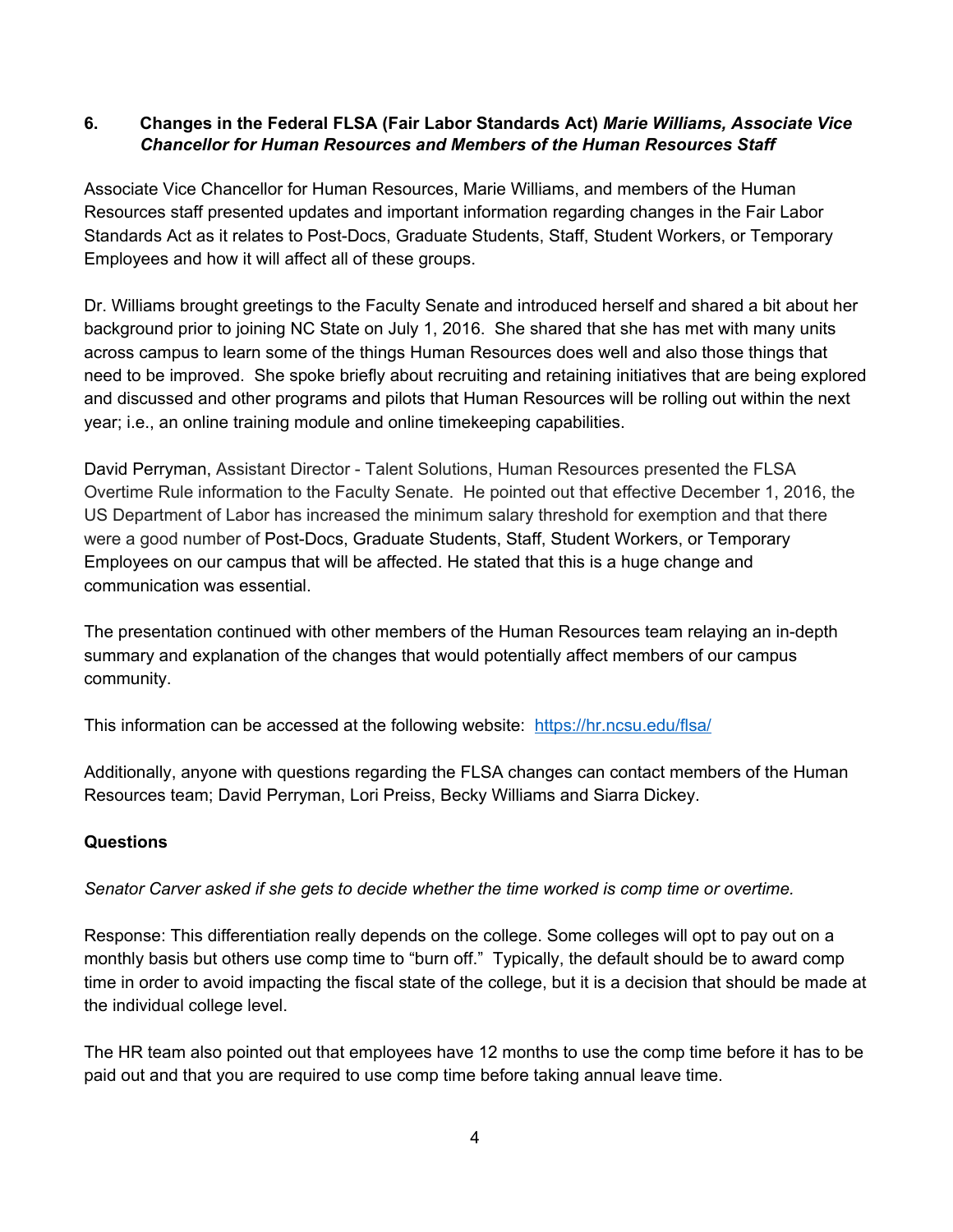*Senator Huffman stated that the biggest thing is in regard to emeritus faculty who works just a few weeks a month or per year and now has to be limited as to what they can do and will be subject to completing timesheets. Their summer salary during their retirement will be impacted by this very valuable group of teaching and mentoring faculty. This will cause them to be treated like hourly employees.*

Response – The HR team responded by saying that about 55% of this group will qualify for the teaching exemption and will not be impacted. In cases where there was not enough information to evaluate this properly or thoroughly, those cases can definitely be re-evaluated. The HR team encouraged those in this situation to please contact them with additional information and concerns as it relates to this issue.

The HR team also acknowledged that this is a challenge for our university and all of higher education much more significantly than other industries. The team has spent a great deal of time with the individual colleges and departments to make sure this is absolutely right. We will be audited at some point because its impact is so significant. Your concerns are warranted and are not lost on our team.

Marie Williams also stated that General Counsel and internal auditors have been engaged to also be involved in this process. That review has been thorough but we will continue gathering additional information. The University is taking a collaborative approach to these changes. She stated that the team is happy to look at anything you'd like for us to, but in many cases, changes will not be possible.

# *Associate Chair Orcutt asked for clarification regarding comp time and can it be required or demanded that comp time must be taken.*

Response – The HR team responded that yes, comp time must be taken and it is the supervisor's responsibility to make certain that is happening. There will also be improved reporting tools and capabilities so this is a simpler task for supervisors. There are many new tools available to help facilitate the management of this change.

*Senator Hawkins asked if we will receive additional information about the teaching exemption and what is that comprised of and if there is an aspect of your post doc that is teaching. Can you talk more about this?*

Response - The HR team stated that this type of job would have to be primarily teaching or research assistants and those are considered exempt from doing timesheets. For research personnel, it has to be determined whether or not these individuals are meeting the duties test **and** the salary test. The team reported that they began reviewing over 250 of these cases this summer and have reduced that amount to 75-80 non-exempt statuses at this time which they are still reviewing.

*Senator Berry-James asked about hiring graduate students over the summer on grant-related projects, does overtime kick in then?*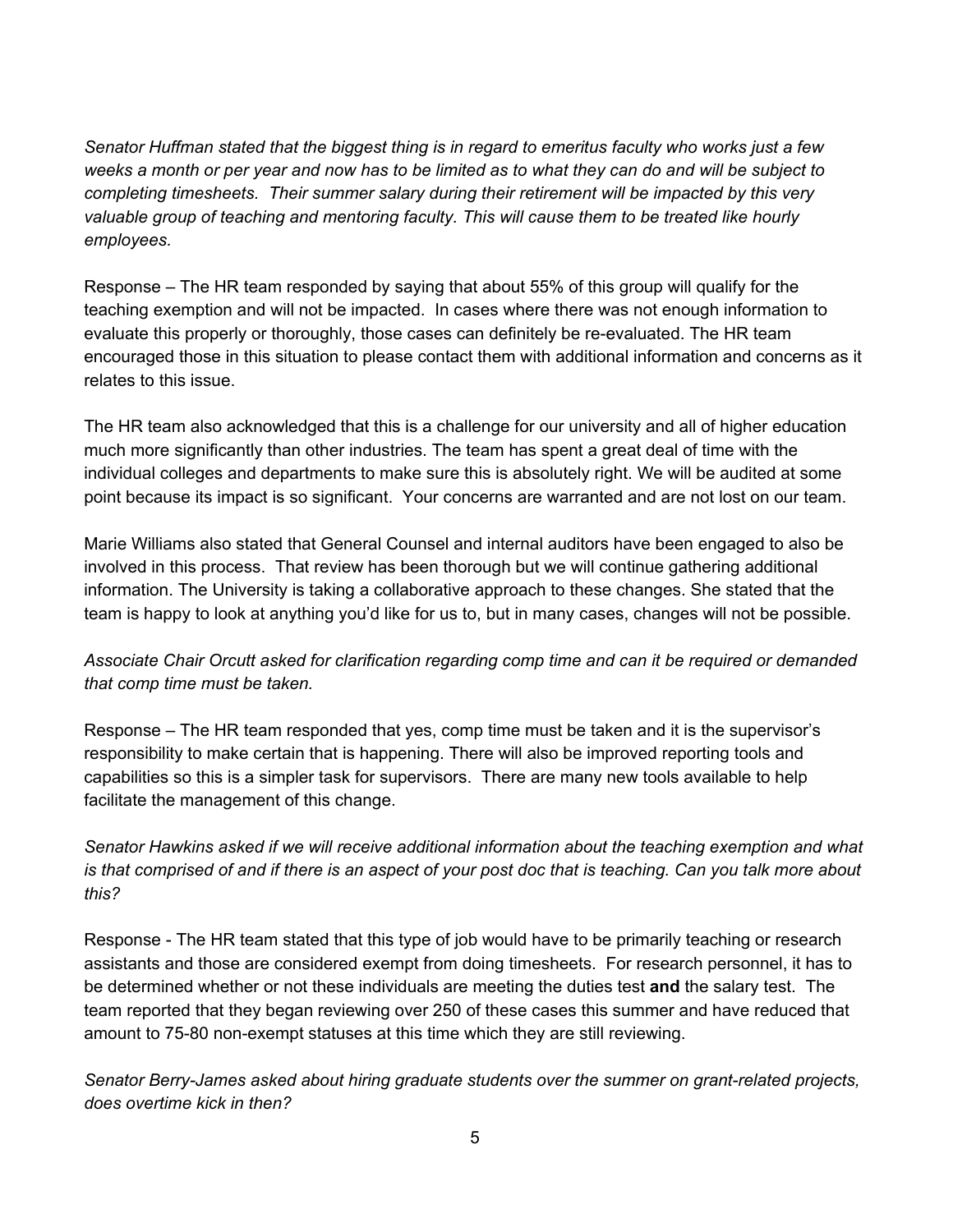Response – The HR team stated that it would depend on what type of work they are doing. If it is a RA position it will be treated as it would during the academic year. Additionally, if they are enrolling in fall classes, they will be considered in the exempt group.

*Senator Huffman asked about the Post-Docs and said that his understanding is that overtime cannot be paid when being paid on grants. So who is responsible for paying overtime on grants? Who is responsible for paying out comp time?*

Response – The HR team responded that ultimately the department – any research portion that's being funded off of a grant. They are working with Contracts & Grants to see if there is an additional pool of money but there may not be. At this time, it would be non-discretionary funds from the department. They will provide clarification regarding this issue when it is received.

# **7. Old and New Business**

Sarah Ash, Co-Chair of the Academic Policy Committee presented information regarding the Syllabus Tool. The Committee invited Lou Harrison to the committee meeting to discuss. He is with Education Technology Services, the team that created this tool. Mr. Harrison talked about the tool and syllabus regulation, in addition to possible enhancements. Dr. Ash reviewed some of the enhancements that may be possible, which would cost approximately \$100,000.00 (which is highly dependent upon number of users):

- $\bullet$  Syllabus 2.0 could have sections directly linked to the bookstore
- Could link grading guidelines to Moodle and communicate with Moodle
- Could link outcomes and other common features to have same outcomes
- Could house schedules for future semesters
- Could provide an easy way for SACS to access syllabi
- Could connect directly to systems
- Could provide information on registering or a class this might be a way we could extract that info

# **Questions/Comments**

*Senator Auerbach* stated that this is a very useful tool, especially the mapping features, and felt this was a good deal for the money if there was more buy-in by the faculty and utilization increased.

*Senator Pearce* stated that he felt Moodle would be a cheaper way to do it all of this.

*Senator Parker* pointed out that through Moodle, students are currently able to "see" what a professor and /or class does, with the exception of exams.

*Senator Pearce* pointed out the uselessness of the syllabus tool if this could be done through Moodle.